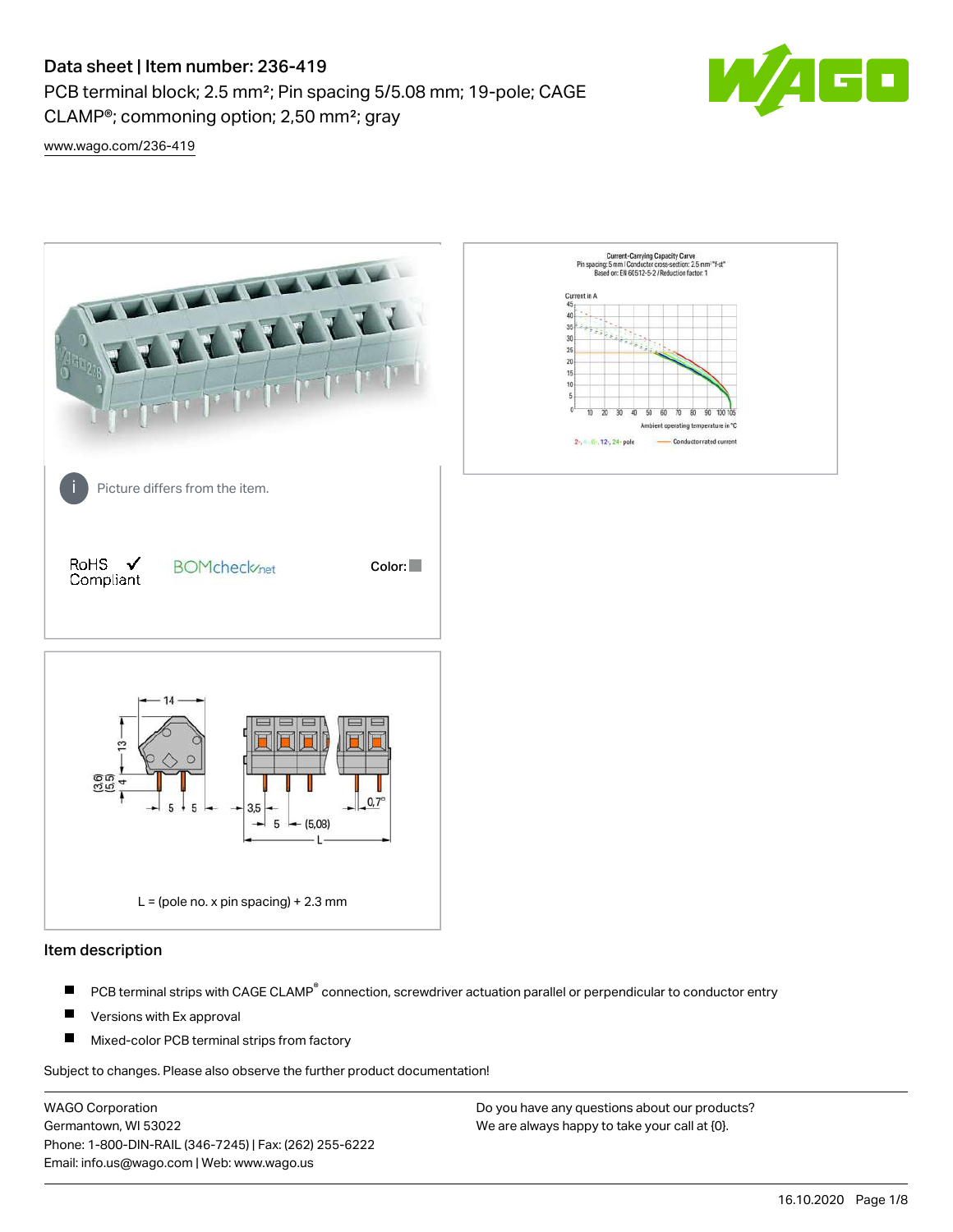

- $\blacksquare$ Operating tools for factory wiring
- $\blacksquare$ 45° conductor entry angle permits a wide range of applications and wiring options
- $\blacksquare$ Set to metric or inch pin spacing by compressing PCB terminal strips or pulling them apart

### Data

## Electrical data

#### Ratings per IEC/EN 60664-1

| Ratings per                 | IEC/EN 60664-1                                                        |
|-----------------------------|-----------------------------------------------------------------------|
| Rated voltage (III / 3)     | 250 V                                                                 |
| Rated surge voltage (III/3) | 4 <sub>k</sub> V                                                      |
| Rated voltage (III/2)       | 320 V                                                                 |
| Rated surge voltage (III/2) | 4 <sub>k</sub> V                                                      |
| Nominal voltage (II/2)      | 630 V                                                                 |
| Rated surge voltage (II/2)  | 4 <sub>k</sub> V                                                      |
| Rated current               | 24 A                                                                  |
| Legend (ratings)            | $(III / 2)$ $\triangle$ Overvoltage category III / Pollution degree 2 |

### Ratings per UL 1059

| Approvals per                  | UL 1059 |
|--------------------------------|---------|
| Rated voltage UL (Use Group B) | 300 V   |
| Rated current UL (Use Group B) | 15 A    |
| Rated voltage UL (Use Group D) | 300 V   |
| Rated current UL (Use Group D) | 10 A    |

#### Ratings per CSA

| Approvals per                   | CSA   |
|---------------------------------|-------|
| Rated voltage CSA (Use Group B) | 300 V |
| Rated current CSA (Use Group B) | 15 A  |
| Rated voltage CSA (Use Group D) | 300 V |
| Rated current CSA (Use Group D) | 10 A  |

#### Connection data

| Connection technology | CAGE CLAMP                              |
|-----------------------|-----------------------------------------|
| Actuation type        | Operating tool                          |
| Solid conductor       | $0.08$ 2.5 mm <sup>2</sup> / 28  12 AWG |

Subject to changes. Please also observe the further product documentation!

| <b>WAGO Corporation</b>                                | Do you have any questions about our products? |
|--------------------------------------------------------|-----------------------------------------------|
| Germantown, WI 53022                                   | We are always happy to take your call at {0}. |
| Phone: 1-800-DIN-RAIL (346-7245)   Fax: (262) 255-6222 |                                               |
| Email: info.us@wago.com   Web: www.wago.us             |                                               |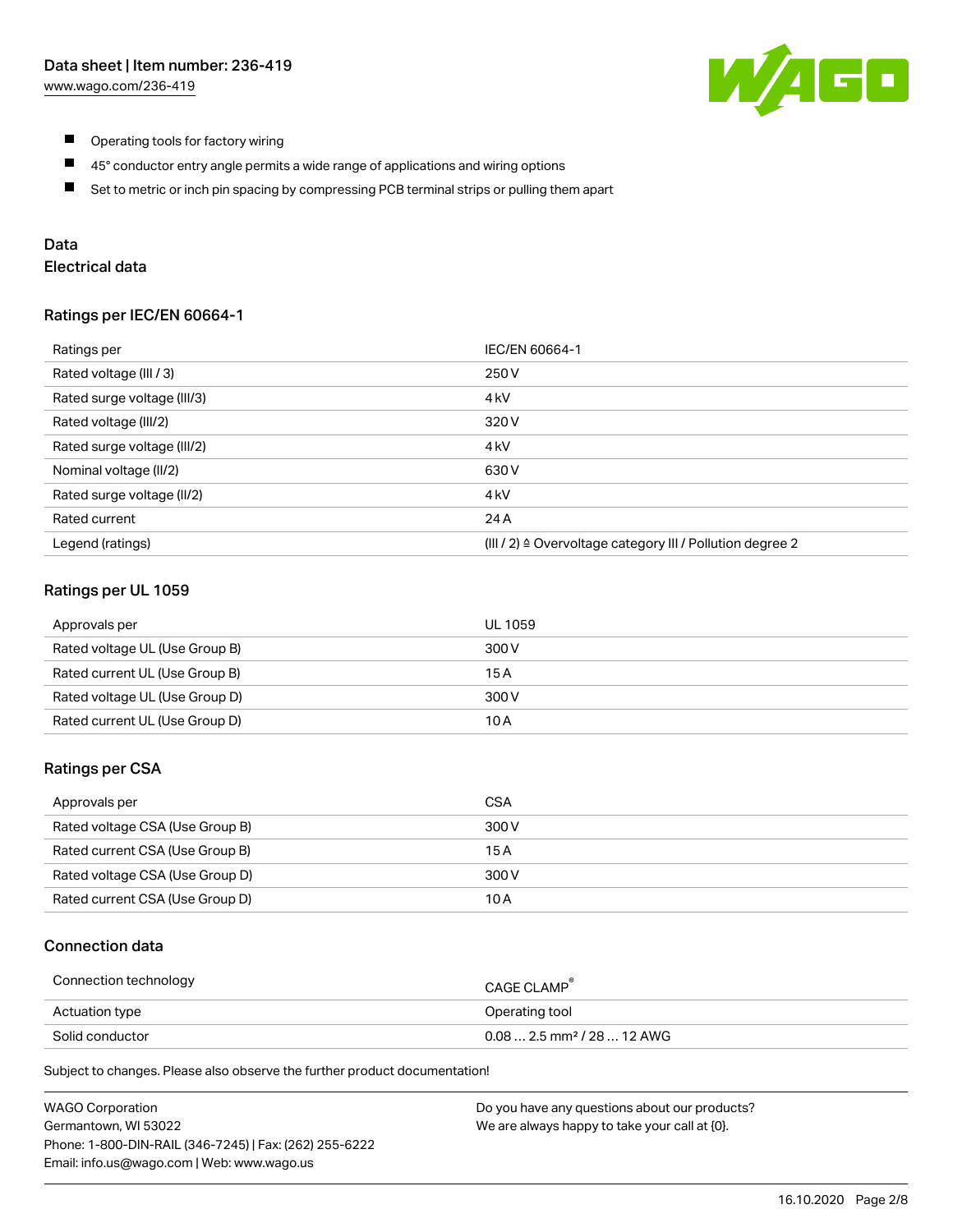## Data sheet | Item number: 236-419

[www.wago.com/236-419](http://www.wago.com/236-419)



| Fine-stranded conductor                           | $0.08$ 2.5 mm <sup>2</sup> / 28  12 AWG |
|---------------------------------------------------|-----------------------------------------|
| Fine-stranded conductor; with insulated ferrule   | $0.251.5$ mm <sup>2</sup>               |
| Fine-stranded conductor; with uninsulated ferrule | $0.251.5$ mm <sup>2</sup>               |
| Strip length                                      | $56$ mm / 0.2  0.24 inch                |
| Conductor connection direction to PCB             | 45°                                     |
| Pole No.                                          | 19                                      |
| Total number of connection points                 | 19                                      |
| Total number of potentials                        | 19                                      |
| Number of connection types                        |                                         |
| Number of levels                                  |                                         |
| Note (conductor cross-section)                    | 12 AWG: THHN, THWN                      |

## Physical data

| Pin spacing                          | 5/5.08 mm / 0.197/0.2 inch |
|--------------------------------------|----------------------------|
| Width                                | 97.3 mm / 3.831 inch       |
| Height                               | 17 mm / 0.669 inch         |
| Height from the surface              | 13 mm / 0.512 inch         |
| Depth                                | 14 mm / 0.551 inch         |
| Solder pin length                    | 4 mm                       |
| Solder pin dimensions                | $0.7 \times 0.7$ mm        |
| Drilled hole diameter with tolerance | $1.1$ <sup>(+0.1)</sup> mm |

## PCB contact

| PCB contact                         | тнт                                      |
|-------------------------------------|------------------------------------------|
| Solder pin arrangement              | over the entire terminal strip (in-line) |
| Number of solder pins per potential |                                          |

### Material Data

| Color                       | gray                                  |
|-----------------------------|---------------------------------------|
| Material group              |                                       |
| Insulation material         | Polyamide (PA66)                      |
| Flammability class per UL94 | V <sub>0</sub>                        |
| Clamping spring material    | Chrome nickel spring steel (CrNi)     |
| Contact material            | Electrolytic copper $(E_{\text{CL}})$ |
| Contact plating             | tin-plated                            |
| Fire load                   | $0.232$ MJ                            |

Subject to changes. Please also observe the further product documentation!

| <b>WAGO Corporation</b>                                | Do you have any questions about our products? |
|--------------------------------------------------------|-----------------------------------------------|
| Germantown, WI 53022                                   | We are always happy to take your call at {0}. |
| Phone: 1-800-DIN-RAIL (346-7245)   Fax: (262) 255-6222 |                                               |
| Email: info.us@wago.com   Web: www.wago.us             |                                               |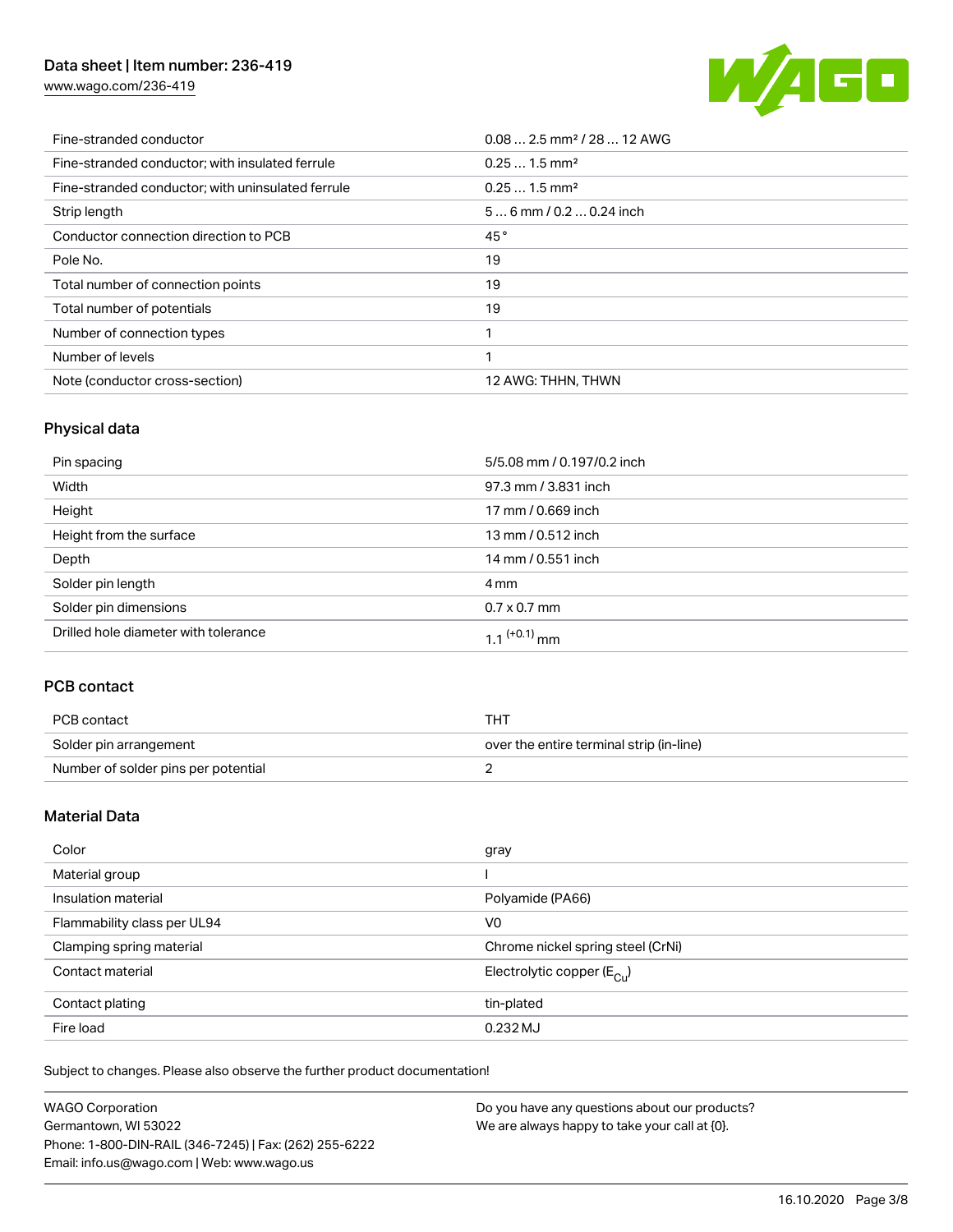[www.wago.com/236-419](http://www.wago.com/236-419)



| Weight                            | 16.8 g       |  |
|-----------------------------------|--------------|--|
| <b>Environmental Requirements</b> |              |  |
| Limit temperature range           | -60  +105 °C |  |

#### Commercial data

| Product Group         | 4 (Printed Circuit) |
|-----------------------|---------------------|
| Packaging type        | <b>BOX</b>          |
| Country of origin     | CН                  |
| <b>GTIN</b>           | 4044918771252       |
| Customs tariff number | 85369010000         |

### Approvals / Certificates

#### Ship Approvals

| Logo                     | Approval            | <b>Additional Approval Text</b> | Certificate<br>name |
|--------------------------|---------------------|---------------------------------|---------------------|
|                          | BV                  | IEC 60998                       | 11915/D0            |
| 0                        | Bureau Veritas S.A. |                                 | BV                  |
| <b>BUREAU</b><br>VERITAS |                     |                                 |                     |

### **Counterpart**

### Downloads Documentation

| <b>Additional Information</b> |             |        |          |
|-------------------------------|-------------|--------|----------|
| Technical explanations        | Apr 3, 2019 | pdf    | Download |
|                               |             | 3.6 MB |          |

## CAD files

### PCB Design

| Symbol and Footprint 236-419                                                        | URL | Download |
|-------------------------------------------------------------------------------------|-----|----------|
| CAx data for your PCB design, consisting of "schematic symbols and PCB footprints", |     |          |
| allow easy integration of the WAGO component into your development environment.     |     |          |

#### Supported formats:

Subject to changes. Please also observe the further product documentation!

| <b>WAGO Corporation</b>                                | Do you have any questions about our products? |  |  |  |
|--------------------------------------------------------|-----------------------------------------------|--|--|--|
| Germantown, WI 53022                                   | We are always happy to take your call at {0}. |  |  |  |
| Phone: 1-800-DIN-RAIL (346-7245)   Fax: (262) 255-6222 |                                               |  |  |  |
| Email: info.us@wago.com   Web: www.wago.us             |                                               |  |  |  |
|                                                        |                                               |  |  |  |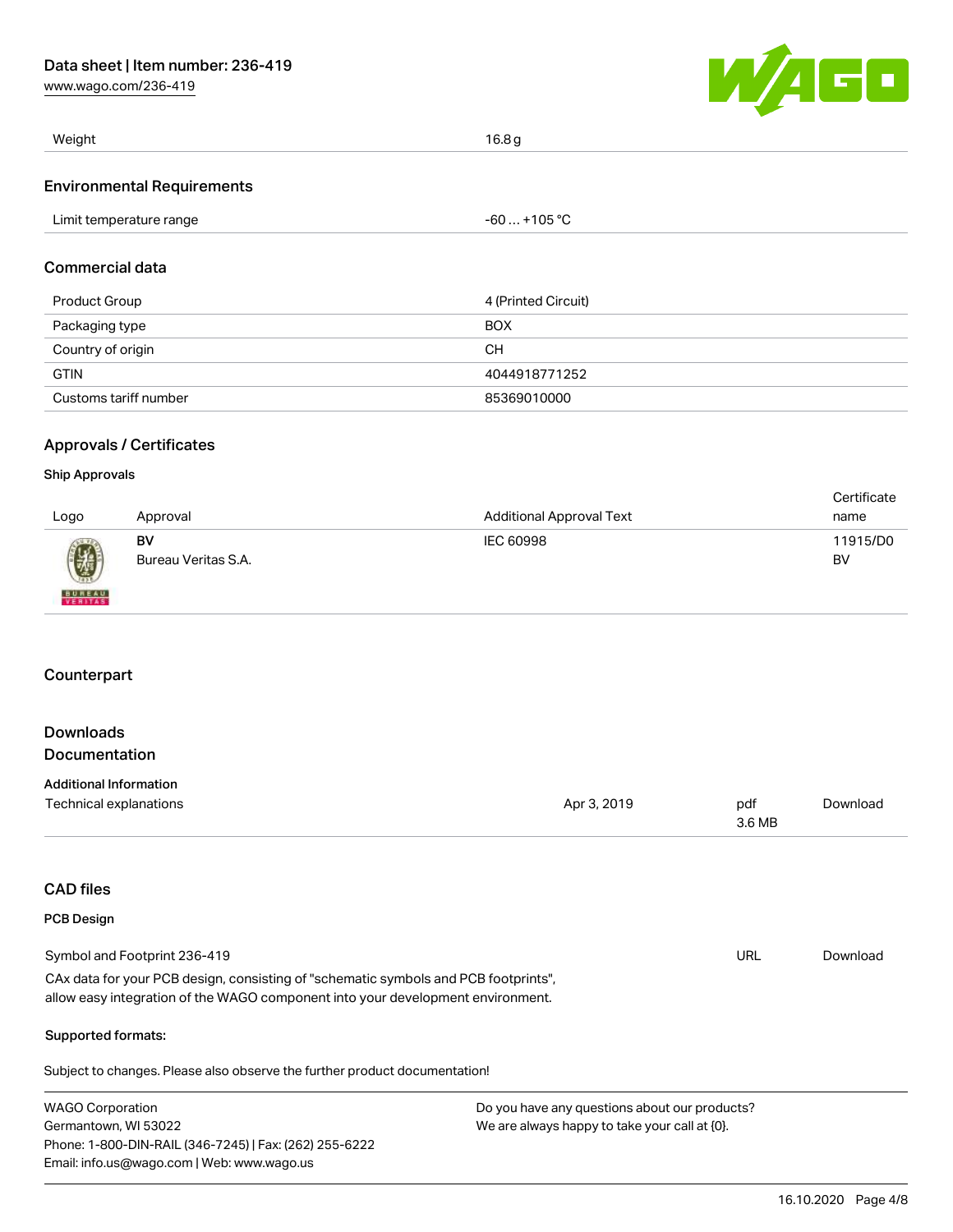## Data sheet | Item number: 236-419

[www.wago.com/236-419](http://www.wago.com/236-419)

- $\blacksquare$ Accel EDA 14 & 15
- $\blacksquare$ Altium 6 to current version
- П Cadence Allegro
- $\blacksquare$ **DesignSpark**
- $\blacksquare$ Eagle Libraries
- $\blacksquare$ KiCad
- $\blacksquare$ Mentor Graphics BoardStation
- $\blacksquare$ Mentor Graphics Design Architect
- $\blacksquare$ Mentor Graphics Design Expedition 99 and 2000
- $\blacksquare$ OrCAD 9.X PCB and Capture
- $\blacksquare$ PADS PowerPCB 3, 3.5, 4.X, and 5.X
- $\blacksquare$ PADS PowerPCB and PowerLogic 3.0
- $\blacksquare$ PCAD 2000, 2001, 2002, 2004, and 2006
- $\blacksquare$ Pulsonix 8.5 or newer
- $\blacksquare$ **STL**
- $\blacksquare$ 3D STEP
- $\blacksquare$ TARGET 3001!
- $\blacksquare$ View Logic ViewDraw
- $\blacksquare$ Quadcept
- $\blacksquare$ Zuken CadStar 3 and 4
- $\blacksquare$ Zuken CR-5000 and CR-8000

PCB Component Libraries (EDA), PCB CAD Library Ultra Librarian

Installation Notes

Conductor termination

Subject to changes. Please also observe the further product documentation!

WAGO Corporation Germantown, WI 53022 Phone: 1-800-DIN-RAIL (346-7245) | Fax: (262) 255-6222 Email: info.us@wago.com | Web: www.wago.us

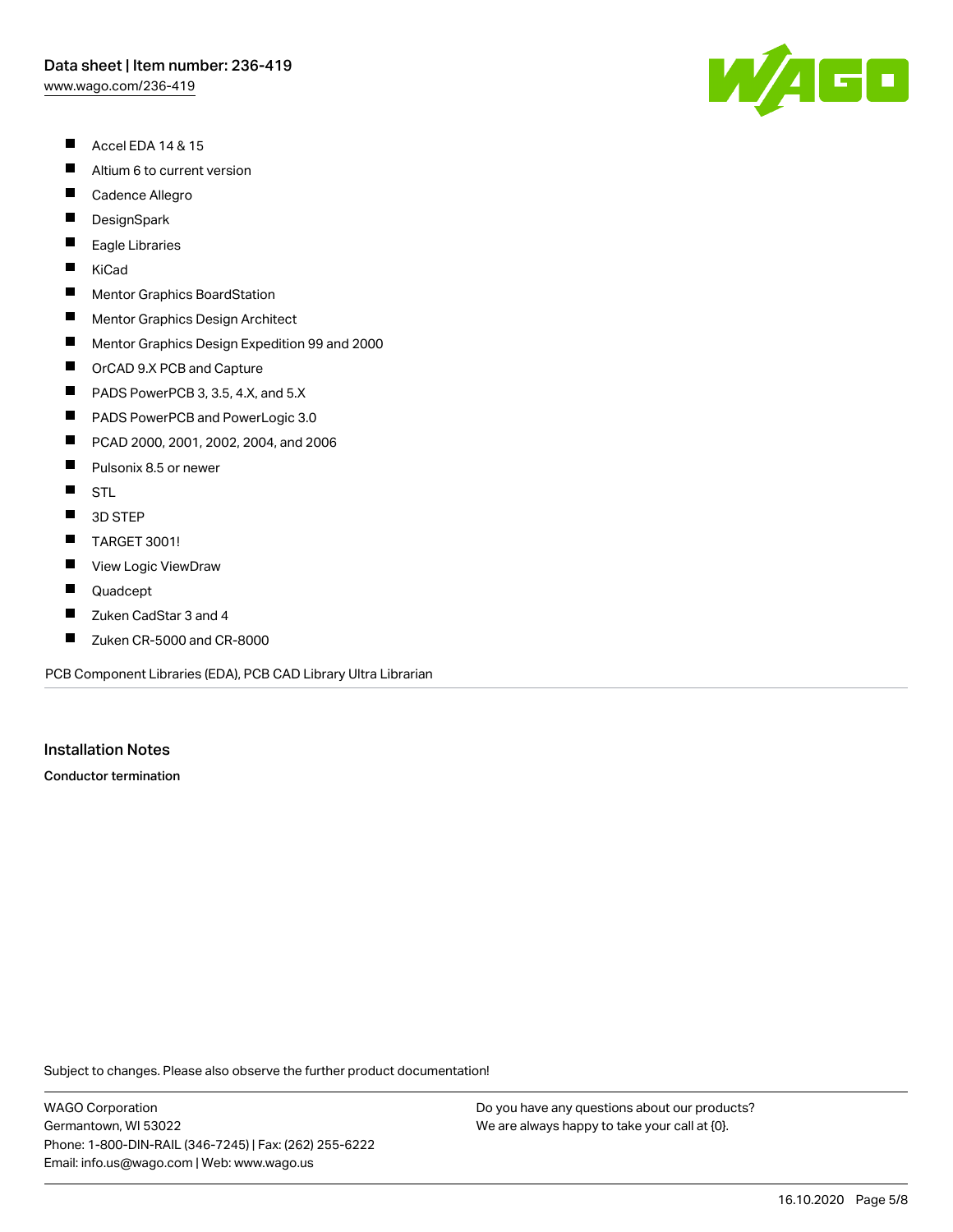### Data sheet | Item number: 236-419 [www.wago.com/236-419](http://www.wago.com/236-419)





Inserting a conductor via 3.5 mm screwdriver.

Screwdriver actuation parallel to conductor entry.



screwdriver.

Screwdriver actuation perpendicular to conductor entry.



Inserting a conductor via 3.5 mm Inserting a conductor via operating tool.

Subject to changes. Please also observe the further product documentation!

WAGO Corporation Germantown, WI 53022 Phone: 1-800-DIN-RAIL (346-7245) | Fax: (262) 255-6222 Email: info.us@wago.com | Web: www.wago.us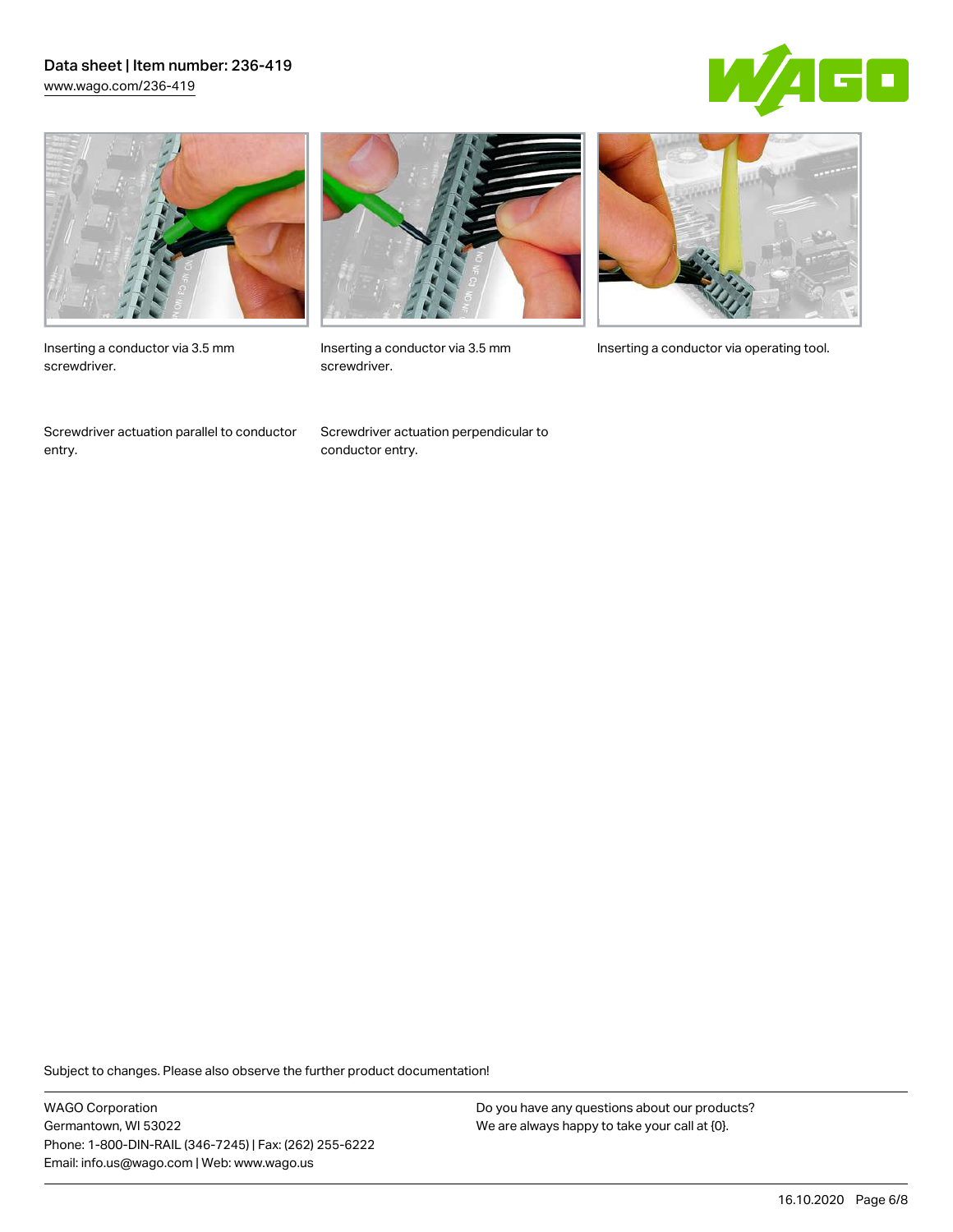### Data sheet | Item number: 236-419 [www.wago.com/236-419](http://www.wago.com/236-419)

60



Compared to standard screwdrivers, these operating tools are far more convenient for wiring PCB terminal strips at factory.

Installation



PCB Terminal Strips placed behind each other save space – staggering them by half the pin spacing simplifies subsequent wiring of the first row.

Installation

Subject to changes. Please also observe the further product documentation!

WAGO Corporation Germantown, WI 53022 Phone: 1-800-DIN-RAIL (346-7245) | Fax: (262) 255-6222 Email: info.us@wago.com | Web: www.wago.us